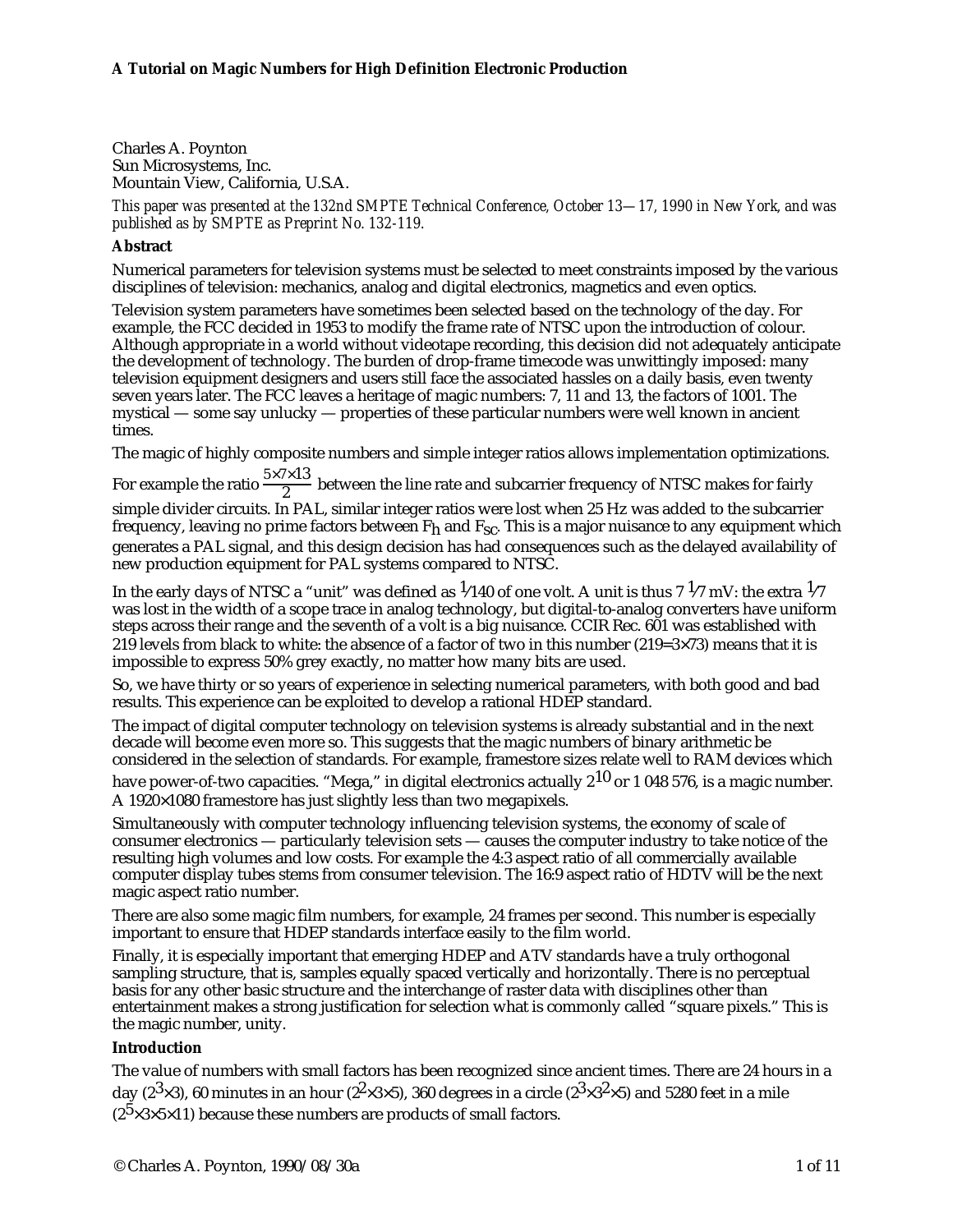Composite numbers have utility in the design of machinery — both mechanical and electronic — because they offer a range of implementation possibilities. When building a set of gears to divide the once per minute rotation of the second hand of a clock to a once per hour rotation of the hour hand, the divisors of

60 ( $2^2 \times 3 \times 5$ ) can be arranged in various ways depending on the circumstances of the design. If small gears are desirable then four gears with 2, 2, 3 and 5 teeth can be used. If two larger gears are indicated these can have 6 and 10 teeth, or 4 and 15 teeth. However if there were 59 minutes in an hour, since 59 is prime, there would only be one way to build the clock: a single gear with 59 teeth. This choice of the numerical value in a standard establishes the design possibilities for its implementation. The clock example applies in the domain of digital electronics, as well: there are many ways to build a divide-by-60 circuit, but not so many to build a divide-by-59 circuit.

## **Time and Frequency**

Two-to-one interlace results when horizontal scan rate and vertical scan rate are related by an integer ratio with a denominator of two.

In NTSC the colour subcarrier frequency and the line rate are related by the simple integer ratio  $455/2$ . This relationship causes chrominance energy to be interleaved with luminance energy in the frequency domain.

PAL is based on the ratio  $1135/4$ . The odd-multiple-of-one-quarter relationship separates the luma and chroma spectra, as in NTSC, but combined with the line rate inversion of the  $\dot{V}$  component of the subcarrier also separates the spectra of the two colour difference components. This in itself does not introduce any numerical problems.

However during the development of PAL the decision was made to add a +25 Hz offset to the subcarrier frequency, equivalent to one additional subcarrier cycle per frame. This offset destroyed the simple integer ratio between subcarrier and line rate: the ratio between subcarrier frequency and line rate in PAL

became  $\frac{1135}{4}$  +  $\frac{1}{625}$ , or expressed in its simplest factors,  $\frac{11\times64489}{2^{2}\times5^{2}}$ . The prime factor 64489 is fairly

impenetrable to digital techniques.

This design choice had an impact on the complexity of circuitry required to implement the system. The PAL designers concluded that the additional complexity was beneficial (in its reduction of the dreaded "Hanover bar" artifact), especially considering that no complexity was added to the receiver of the day. However in modern times this design choice imposes a severe penalty on digital circuits to implement PAL. Test signal generators that have no +25 Hz offset and generate a signal with coherent fsc and f<sub>H</sub> are ubiquitous despite their being not quite legal. The digital circuitry to generate the offset occupies perhaps 25 square inches of circuit board area. The unit volume of equipment that requires the offset is not sufficiently large to interest semiconductor manufacturers in designing an IC to perform the task.

### **Sampling Frequency**

The CCIR Rec. 601 standard sampling frequency for digital video came into being through the numerical relationships between NTSC and PAL. One way to see this is to express  $fH(525)$  and  $fH(625)$  as a ratio of prime factors, then take the ratio:

| line rate num. | denominator | numerator factors | denominator factors |
|----------------|-------------|-------------------|---------------------|
| 15625          |             | 555555            |                     |
| 2250000        | 143         | 222233555555 1113 |                     |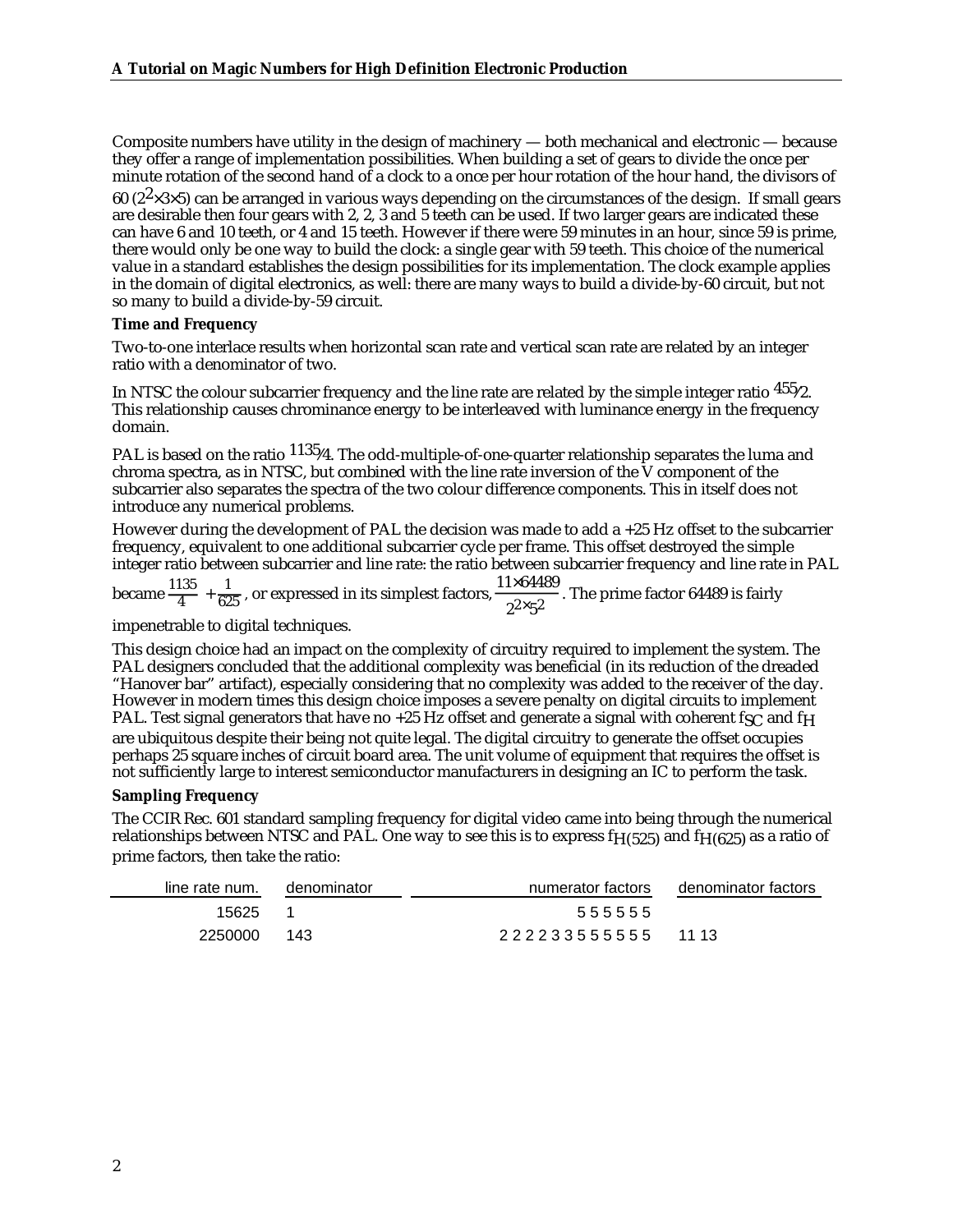The six factors of 5 are common, and the resulting ratio is  $2^4 \times 3^2$ :11×13, or 144:143. Another way of deriving the ratio is to develop each rate from scratch: The numerical derivation is:

| $fH(525/59.94)$                                                                                       | : $fH(625/50)$                         |
|-------------------------------------------------------------------------------------------------------|----------------------------------------|
| $525 \times \frac{60}{2} \times \frac{1000}{1001}$                                                    | : $625 \times \frac{50}{2}$            |
| $7 \cdot 5^2 \cdot 3 \times \frac{5^2 \cdot 3^2}{2} \times \frac{5^3 \cdot 2^3}{13 \cdot 11 \cdot 7}$ | : $5^4 \times \frac{5^2 \cdot 2^2}{2}$ |
| $3 \times 3 \times 2^3$                                                                               | : $13 \times 11$                       |
| $144$                                                                                                 | : $143$                                |

This calculation is much better suited to the manual cancelling-out of common factors than modern calculators; perhaps this explains why it took so long to identify.

The synthesis of the disparate 525/59.94 and 625/50 systems into a single (well, OK, dual) system took place by the only means possible given that frame and line rates were already fixed: common data rate. Some of us hope that because we do not have to contend with a vast installed base of equipment, we can select HDTV and ATV systems based on common image format rather than common data rate.

### **Rounding**

We are used to expressing frequencies in decimal form, for example 3.58 MHz or even perhaps 3.579545 MHz. Invariably these representations are rounded; in fact the FCC standardized the nominal subcarrier value at 3.5795450000... even though the designers understood that the decimal fraction recurred.

To reveal the underlying ratios, it helps to state frequencies in their exact fractional form. The proper value of subcarrier frequency in NTSC is  $3^{51}$ /88 MHz. Often we use a master clock of 14<sup>7</sup>/11 MHz to generate sync and subcarrier in NTSC systems. There's those numbers 7 and 11 again.

A proposal being considered by WGSVS would base an exact definition of picture aspect ratio in a 525/59.94 system on a picture area with vertical extent of one scan line and horizontal extent of  $1/780$  of the total line time. This proposal implies that square-pixel sampling of 525/59.94 would occur with a sampling frequency of  $12\frac{2}{7}$  MHz. The proposal would create a three-member family of sampling structures for 525/59.94 (square pixel, CCIR 601,  $4 \times f$ SC) with sampling frequencies in the integer ratio 30:33:35.

Some television standards in the past have standardized rounded values. For example, even though the NTSC designers computed the luminance coefficients of red, green and blue to be 0.299, 0.587 and 0.114 respectively, the EIA rounded these to 0.30, 0.59 and 0.11 when it wrote the standard for colour bars.

Further numerical confusion arises from the rounding of the U and V scaling factors for composite modulation (or the rounding of their reciprocals). The composite scaling factors (approximately 0.492 and 0.877) were computed to limit composite excursion to the range -33<sup>1</sup>/3 to +133<sup>1</sup>/3, but the computations were done with zero setup! Setting up an NTSC encoder to max out at  $+133^{1/3}$  actually generates a little

too much chroma; the theoretical maximum chroma is at just over +131 IRE. Again these errors are relatively insignificant for analog systems, but the digital domain is quite exacting about these issues.

Another particularly bad case is the standard value of equalization pulse width, 2.3 µs, chosen by the FCC for 525/59.94 systems. This value should by design be half the normal sync width of 4.7 µs or ideally 2.35 µs. In 1953, analog circuitry was doing very well to get 0.1 µs pulse width accuracy. However modern sync generators are obliged to generate EQ pulse width that is *not* the ideal value, because to generate the theoretically correct value is out of spec! Users of the Fairchild and National MOS sync generator ICs suffered this problem for many years; for ease of implementation, they generated EQ half the width of sync.

A table at the end of this article shows the exact fractional values of some common television system parameters, along with their decimal approximations. Certainly in the days of analog circuitry the fractional values were not relevant to the implementation techniques then available, but digital circuits implement exact arithmetic and so the factoring of the values takes on great significance. Admittedly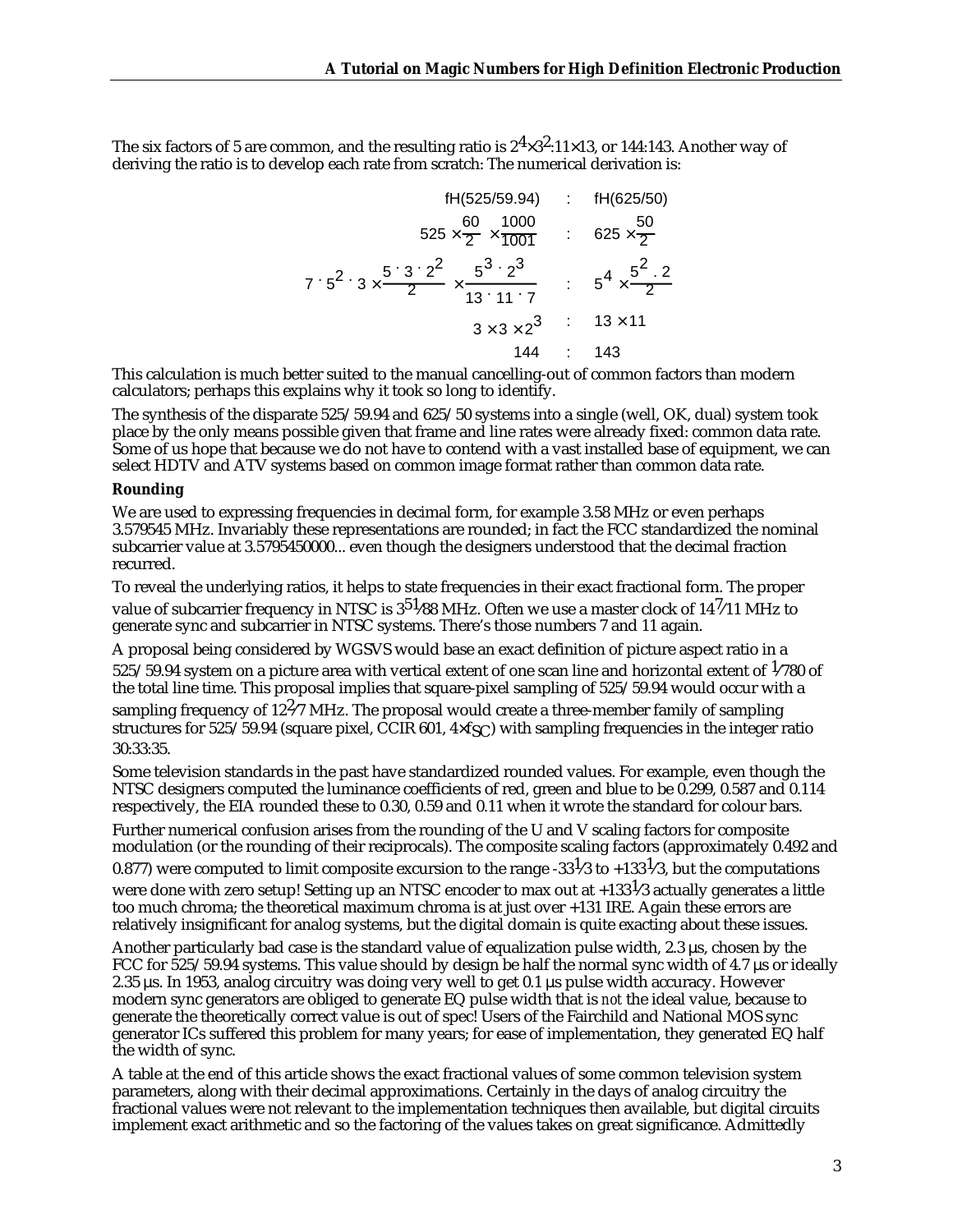some of the numbers in the table appear more foreboding than they actually are; the lesson is that the 625/50 amplitude and scanning parameters, and the NTSC colour subcarrier parameters, are most rational. HDTV has already inherited the sensible 625/50 amplitude parameters, 700 mV from black to

white instead of  $37/56$  V! Let's hope that it will have sensible timing numbers as well.

## **Audio Example**

Ideally, frame rate should be coherent with the standard sampling frequencies for digital audio, 44.1 kHz (exactly) for consumer equipment and 48 kHz for professional equipment. This condition is not met for 525/59.94 video; there are 1471.47 samples per frame at 44.1 kHz and 1601.6 samples at 48 kHz. These fractional sample periods cause major problems in the design of digital audio systems that work with video, particularly digital VTRs with digital audio capability. Film at 24 Hz is somewhat more fortunate, having 1838<sup>1</sup>/2 and 2000 samples per frame respectively; 625/50 video systems have integral sample counts (1764 and 1920) in both cases.

The following table shows the factors in the numerator and denominator of common frame rates and standard digital audio sampling rates:

| frame rate: numerator denominator |                 | numerator factors denominator factors |
|-----------------------------------|-----------------|---------------------------------------|
| $24 \quad 1$                      | 2223            |                                       |
| $25 \quad 1$                      | 55              |                                       |
| 30000 1001                        | 222235555 71113 |                                       |
| 30 <sub>1</sub>                   | 235             |                                       |
| audio fs                          |                 |                                       |
| 44100 1                           | 22335577        |                                       |
| 48000                             | 2222222355      |                                       |

It is of interest to know the lowest sample rate that has an integral number of samples at various frame rates. A sampling rate with this property must possess all of the factors in each numerator above: in this case, that is  $2^{4} \times 3 \times 5^4$  or 30 kHz. Later I discuss a proposal for a 1250/72/1:1 HDTV display standard that has a line rate of 30 kHz. If 29.97 Hz were removed from the list, then any multiple of  $2^3 \times 3 \times 5^2$ , or 600 Hz, would have an integral number of samples per frame.

The C program included at the end of the article extracts prime factors.

The preceding sections have given examples of the importance of simple integer relationships in the design of television equipment, and examples of the difficulties that have been encountered in the past when the simple ratios have been lost. The remainder of this paper indicates where this experience can be used in the selection of system parameters for HDTV and ATV systems.

### **Digital Arithmetic and Storage**

Analog-to-digital and digital-to-analog converters represent amplitudes as discrete, equally-spaced levels. The penalty of quantization error is imposed once at A-to-D time, and again at D-to-A time, but within the digital domain levels are represented perfectly.

If a particular analog quantity is to be represented accurately in the digital domain, then the coding should be chosen accordingly. As one example, it is useful in a digital television system if a video D-to-A converter can be used to insert sync on an analog output signal. If CCIR Rec. 601 levels are used for video, black at code 16 and white at code 219, the sync level does not fall at a luminance quantum and cannot be represented exactly. Of course sync can be added in the analog domain, or can be converted at a somewhat inaccurate level, but both of these cases the advantage of the digital circuitry are lost. By the way, computer graphics D-to-A converters have sync insertion circuitry, but the sync level is scaled for 0 to 255 black-to-white excursion, and the sync capability cannot be utilized with a CCIR Rec. 601 excursion of 16 to 235.

Because computer frame buffers are produced in large quantity, a wide variety of componentry — such as VRAMs, multiplexers, serializers and RAMDACs — is readily available. These components are economical because the amount of high-speed logic is kept to a minimum. One way to achieve a minimum of high-speed logic is to make the high-speed portions of the circuitry handle timing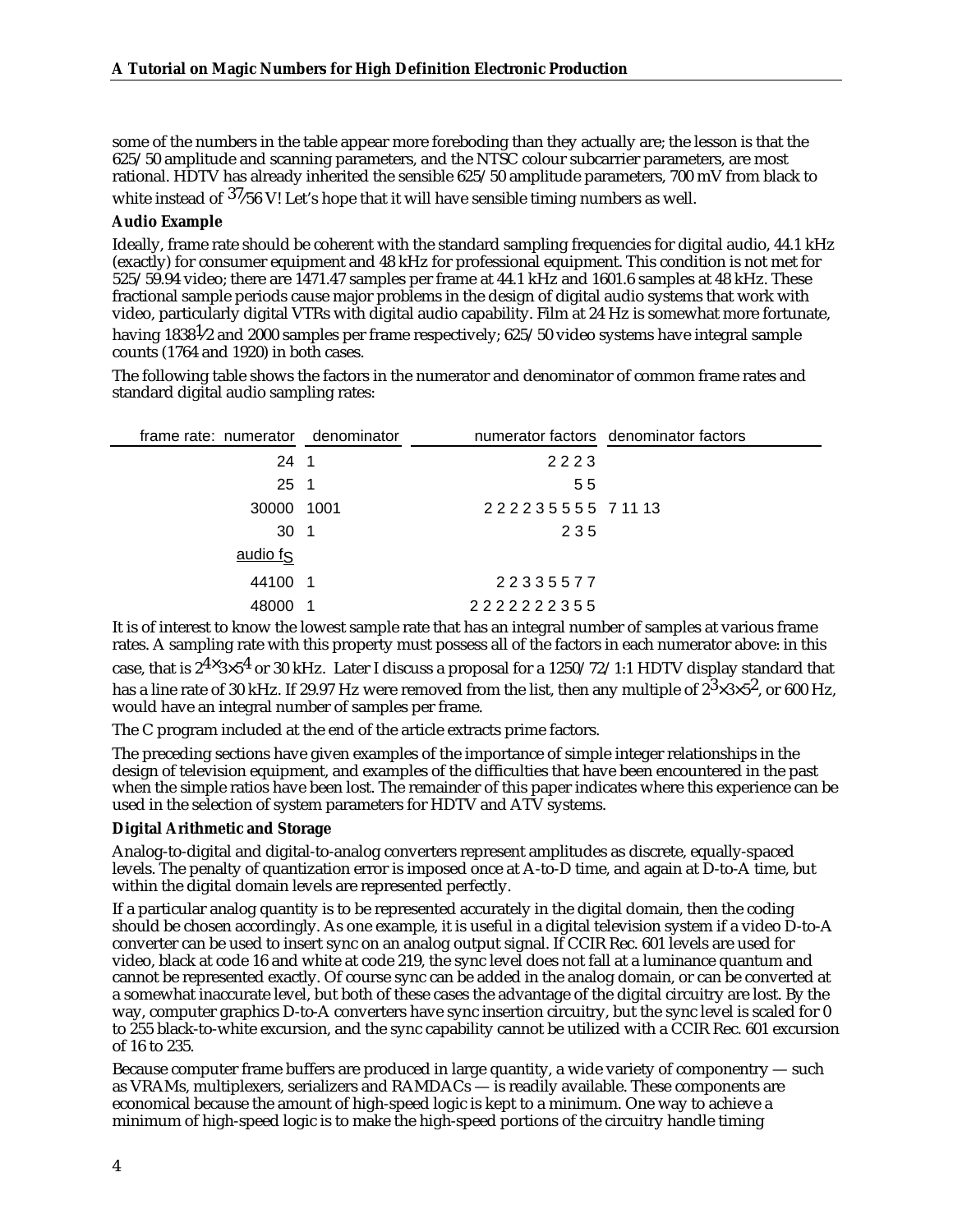parameters that are powers of two. In high-end 1280-by-1024 graphics workstations divide-by-five circuits were used, but this entails some messy arithmetic. Nowadays the manufacturers of RAMDACs express a clear preference for divide-by-four and divide-by-eight multiplexing. This has implications for the design of raster standards for HDTV: waveform features such as sync width and samples per total line (S/TL) should be chosen to be divisible by as large a power of two as practicable, say  $2^5$  or 32.

## **Frame Rate**

The standard film frame rate throughout the world, 24 Hz, is highly composite ( $2^3 \times 3$ ) and therefore easy to work with.

There is a magic relationship between the film frame rate and the two predominant frame rates for television.

Playback where the film speed can be altered is constrained by the perceptibility of the speed change: slowing film by the fraction  $1000/1001$  for 525/59.94 transmission is certainly imperceptible. Speeding it up by  $25/24$  for  $625/50$  transmission is just on the threshold of perceptibility. By the way, perceptibility of aspect ratio error is also about 4%.

A different constraint obtains when true realtime operation is required: this is not relevant for film of course, but would come into effect for a 24 Hz production standard. Here the constraint is the motion

artifacts introduced during frame rate conversion. After 3:2 pulldown, the small factor of  $1000/1001$ 

requires that a frame adjustment be made once each  $33^{11}/30$  seconds. NHK and others have demonstrated that this low rate adjustment can be accommodated by equipment that buffers one or two frames and makes the adjustment during either a static scene or during very rapid motion; in either case the perceptibility is small.

For 625/50, there is no 3-2 pulldown process, but a frame adjustment is necessary once per second. This 1 Hz adjustment must be performed with great care because the human visual system is very sensitive to temporal artifacts in the range of 1 Hz.

Incidentally it is highly unlikely that the Hollywood film community will shift to a 30 Hz frame rate: to do so would make it very difficult for their product to be exhibited on European television.

### **ATV Transmission**

Nearly all of the U.S. proponents of ATV transmission systems have chosen a 59.94 Hz field rate.

Zenith wishes to transmit the digital portion of its signal during the vertical blanking interval of the "victim" station that will be subject to its interference. I observe that this requirement can be met by any digital data that occupies an appropriate time slot, independent of its content. The other constraint is that the analog component of the signal be coherent with the line rate of the victim. This can be achieved in many ways, only one of which forces a production standard line rate of 3×NTSC. However admittedly if the target consumers for this equipment are in U.S. living rooms then a choice of 59.94 Hz is certainly the most economical in the short term.

General Instruments has proposed an all-digital solution, and is therefore completely free from the numerical constraints of  $\hat{7}$ , 11 and 13 in their choice of system parameters. In particular they could choose progressive transmission, square pixels and an arbitrary frame rate.

Europe seems to have pinned its ATV hopes on HD-MAC, and therefore seems destined to choose a 50 Hz basic frame rate for transmission.

# **Square Pixels**

Outside of broadcast television, most electronic systems that deal with pictures have samples that are equally spaced horizontally and vertically, or *square pixels*.

Although in many particular application areas it would be quite feasible to select non-square sampling, to do so compromises the ease with which images can be exchanged. For example, high quality printers now commonly have 300 dots per inch, in both directions. In order to have access to hard copy printers, square samples must be used. It is possible to digitally resample an image to alter the pixel aspect ratio, but to do so takes a substantial amount of computing, in the order of eight multiply/add operation pairs per sample, and introduces resampling artifacts.

Virtually all modern computer displays have square pixels. Technology to integrate video with computing is having to face this fact. As one example, Philips/Signetics developed a digital NTSC/PAL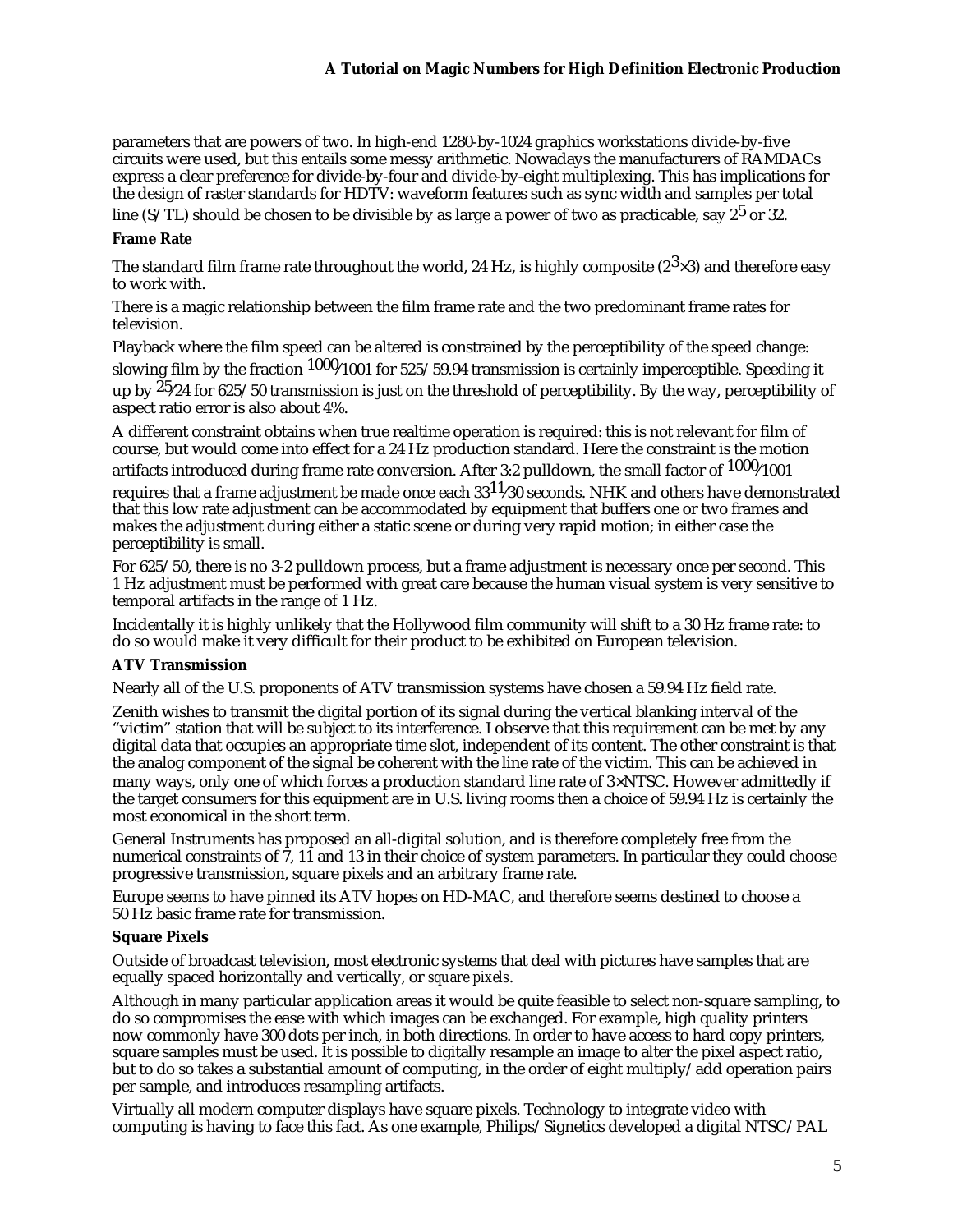decoder chip set for use in television receivers. This chip set utilizes a 13.5 MHz sampling frequency. Unfortunately the resulting pixels are non-square, so the devices cannot be effectively utilized in computers. Philips are working on a modified chip set, with square pixel sampling, for the computer industry.

There are also numerical reasons for square pixels. Geometry calculation can be performed at any aspect ratio but is obviously easiest with equal vertical and horizontal axis scaling. There is a famous algorithm in computer graphics that plots a circle on a display with square pixels. To plot a circle on a non-square format requires the equivalent of computing an ellipse. This is not a big challenge, but if non-square pixels confer no substantial benefit, and deter the interchange of pictures, why bother?

Image processing algorithms are greatly simplified by square pixels. For example the edge detectors and filter kernels of classic image processing (Prewitt, Sobel, Frei-Chen, Laplacian etc.).require square pixels; if non-square samples are processed by these operators, their results are anisotropic (*i.e.* the filter response is altered depending on the orientation of the image). Since these operators are essentially spatial differentiators, is the image is resampled prior to application of the filter, the error introduced by resampling will be magnified.

# **Example — A 72 Hz, 2-Megapixel Display Standard**

I have made a proposal for a single worldwide HDTV production standard based on 24 Hz origination and 72 Hz display. This section discusses the choice of timing parameters for the 72 Hz display standard, as an example of the numerical relationships.

The timing parameters for this proposal meet the following constraints:

- The sampling frequency is a multiple of 13.5 MHz, for ease of integration with existing 525/59.94 and 625/50 digital television equipment.
- The number of frames per second is an exact integer.
- The total number of samples per line, number of active samples per line, and samples per sync pulse width are all multiples of 32, in order to utilize straightforward multiplexing techniques and commercial components.

To satisfy the constraint that the sampling frequency be a multiple of 13.5 MHz ( $56\times33\times25$ ) with the chosen frame rate of 72 Hz  $(3^2\times2^3)$ , the number of samples per total frame must be a multiple of their quotient 187 500 (5 $6\times3\times2^2$ ). To satisfy the additional desire to have a total sample count per line that is a multiple of 32, the sample rate needs to 13.5 MHz times some multiple of eight. If the sample count per total line were relaxed to multiples of 16, then the sample rate could be 13.5 MHz times a multiple of eight.

These constraints leave factors  $5^6$ ,  $3^3$ , and 2 available to form the total line count. For a picture structure of 1920x1080, the total line count should be at least four percent in excess of 1080 lines to accommodate vertical retrace, that is, somewhat greater than 1123. The product of the factors  $5<sup>4</sup>$  and 2 is 1250. A choice of 1250 total lines yields a line rate of exactly 90 kHz; this provides a vertical blanking interval of about 1.89 ms (about 15% overhead). 90 kHz evenly divides the standard consumer and professional digital audio sample rates.

The product of the remaining factors, 32 times  $5^2 \times 3$ , yields 2400 samples per total line (S/TL) for a sample rate of 216 MHz. The count of 2400 S/TL is exactly 25% in excess of 1920 samples per active line (S/AL), and corresponds to a horizontal blanking time of about 2.2  $\mu$ s. This set of parameters yields exactly 3 000 000 sample periods per total frame.

### **What's Different, and Why?**

At the risk of being controversial, I conclude by presenting a table of 525/NTSC and 625/PAL parameters. Each of the rows in this table specifies a parameter whose value is completely independent of all of the other rows. I think a non-expert in the field would suspect that there are at least a few relatively frivolous differences. The nature of international standardization is such that the international document containing these parameters is framed as a CCIR "Report" which is non-binding, and not a "Recommendation."

As an example of the impact of these parameters, it is quite unrealistic in the modern age to expect equipment manufacturers to mix up different batches of CRT phosphors for each side of the Atlantic.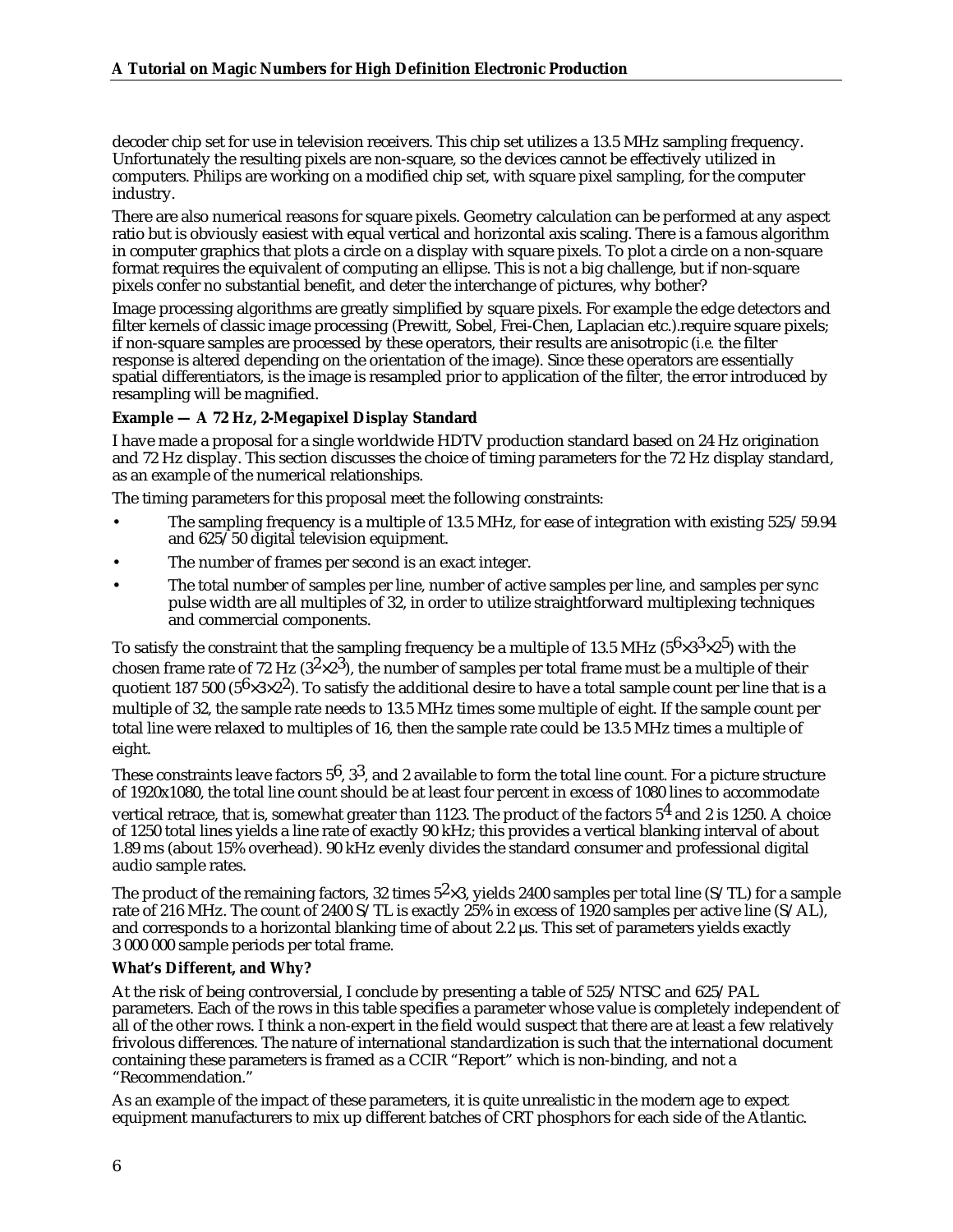Agreement was reached at the CCIR recently on a single worldwide chromaticity specification for HDTV, so that particular problem shows signs of being remedied, but no agreement whatsoever was reached on scanning parameters.

The challenge to designers of high definition electronic production standards today is to overcome the historical regionalism of television standards setting, and to establish systems that will serve the single world community.

|                                  | 625                                                          |
|----------------------------------|--------------------------------------------------------------|
| 60<br>1.001                      | 50                                                           |
| 10:4                             | 7:3                                                          |
| $\frac{3}{40}$                   | $\Omega$                                                     |
| 6                                | 5                                                            |
| field,                           | frame,                                                       |
| $1st$ EQ                         | 1 <sup>st</sup> BR                                           |
| 227 $\frac{1}{2}$ f <sub>H</sub> | $\left[\frac{1135}{4} + \frac{1}{625}\right]$ f <sub>H</sub> |
| .630, .340                       | .640, .330                                                   |
| .310, .595                       | .290, .600                                                   |
| .155, .070                       | .150, .060                                                   |
| 2.2                              | 2.8                                                          |
|                                  | 525                                                          |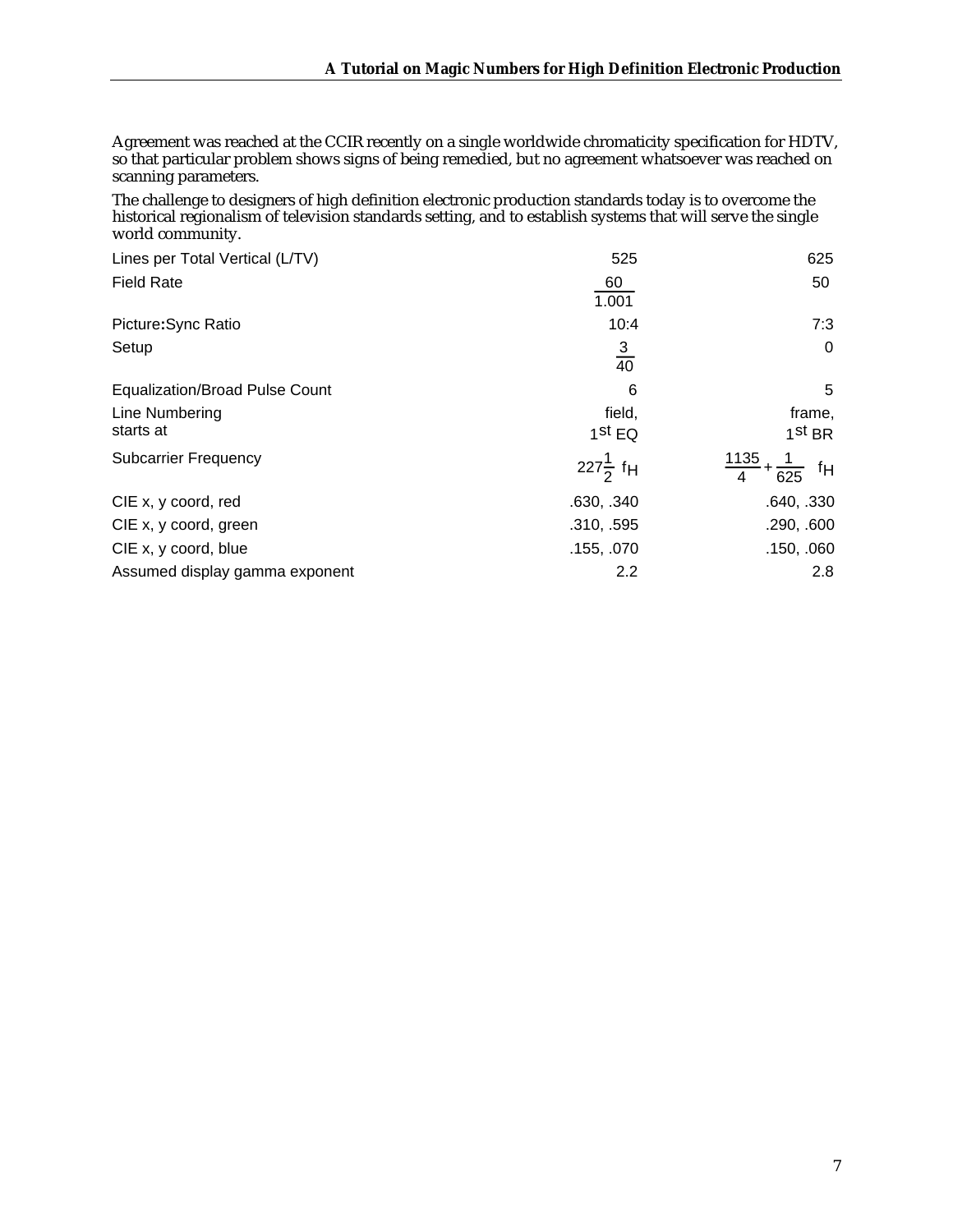**Factor.c** — This routine takes an argument y, and returns a zero-terminated array or its prime factors in r. The maximum result element count is one plus the count of bits in the argument. Poynton, 90/08/21.

The array p210 contains integers that are used in turn as trial divisors. The array begins with 2, 3, 5 and 7; these are used in the first pass. The array continues with the integers between 11 and 211 [inclusive] that are relatively prime to 2, 3, 5 and 7. If factors remain after the first pass, and the square of the first trial divisor of the next pass is less than the current dividend, then the whole lot (starting with 11) is reused, adding 210, and this process continues until termination.

Avoiding trial division by multiples of 3, 5, and 7 saves about half again as much work as avoiding only divisors that are even, at the expense of a few hundred bytes of storage.

Note that each of the trial divisors 11 through 211 is relatively prime to all of 2, 3, 5 and 7 but may be the

product of factors larger than these. For example, 121 is 11<sup>2</sup>. Although 121 is composite, and need not be a trial divisor in the first pass, there are numbers of the form 121+pass×210 that are prime, for example,  $331 = 121+(1\times210)$ . These must be available as trial divisors in passes subsequent to the first. Fruitless but harmless divides by composite numbers such as these are performed as an expedient to avoid the complexity and storage that would be required to perform trial divides by primes only.

The first pass starts with a trial divisor of two. Subsequent passes must include a trial divisor of 1+pass\*210 (for example, 211 is prime). The trial divisor 211 is included as the last element of p210; it is the last divisor of each pass although intuitively it could be thought of as the first divisor of the next pass.

factor (**long** y, **long** r[ ])

{

**int** p210[ ] = {2, 3, 5, 7, 11, 13, 17, 19, 23, 29, 31, 37, 41, 43, 37, 41, 43, 47, 53, 59, 61, 67, 71, 73, 79, 83, 89, 97, 101, 103, 107, 109, 113, 121, 127, 131, 137, 139, 143, 149, 151, 157, 163, 167, 169, 173, 179, 181, 187, 191, 193, 197, 199, 209, 211};

```
long pass; pass counter: 0, 210, 420, ... pass counter: 0, 210, 420, ...
       long curr, trial; current dividend and trial divisor
       int n, p, psst;
       curr = y; result in case arg illegal
       psst = 0;<br>
p = \frac{1}{2}' p = \frac{1}{2} = \frac{1}{2} = \frac{1}{2} = \frac{1}{2} = \frac{1}{2} = \frac{1}{2} = \frac{1}{2} = \frac{1}{2} = \frac{1}{2} = \frac{1}{2} = \frac{1}{2} = \frac{1}{2} = \frac{1}{2} = \frac{1}{2} = \frac{1}{2} = \frac{1}{2count of elements in p210, better be 55!
       if (y > 2) dismiss negative, zero, unity argument for (pass = 0; curr > pass*pass; pass += 210) dismiss negative, zero, unity argument
               for (pass = 0; curr > pass*pass; pass += 210) { for (p = p s s t; p < n; p++)include 2, 3, 5 and 7 first pass{\{ trial = pass + p210[p]; \{ get next trial divisor \{ while (0 == curr % trial)
                               while (0 == \text{curr } \% \text{ trial})\{ *r++ = trial; save factor in result
                                       if (1 == (curr /= trial)) goto term; pull out factor
                               };
                       };
                       psst = 4; starting divisor index, next pass
               };
        *r++ = \text{curr};
term:
        *r++ = 0; append terminating flag
```
}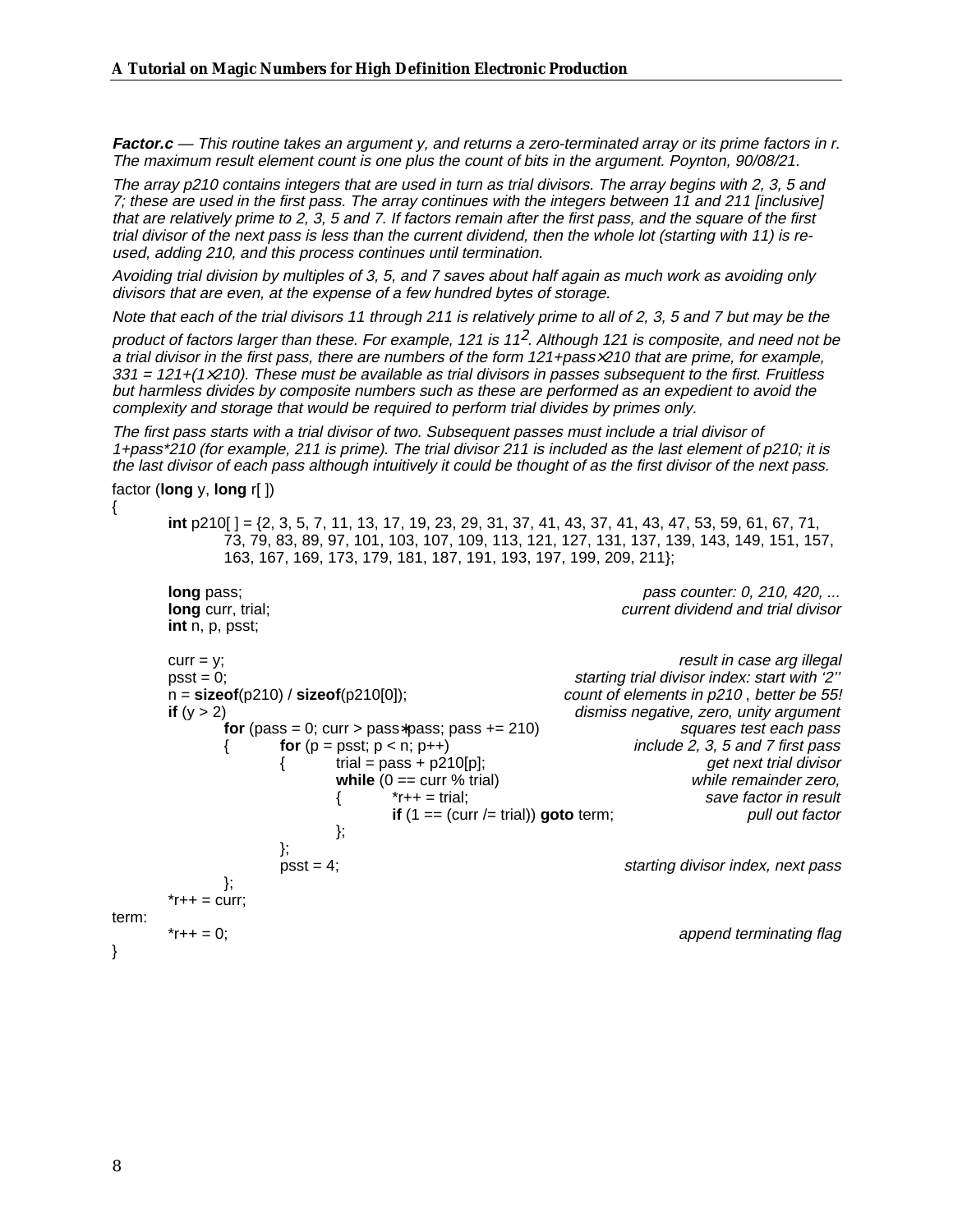Command shell for prime factor routine. Poynton 90/08/21. Accept positive integer arguments, loop printing factors.

```
#include <stdio.h>
#include <limits.h>
main (int argc, char *argv[])
{
        long t, *r, res[CHAR_BIT * sizeof(long) + 1];
                                                                                             for each argument ...<br>convert
                          & 8 (1 == \text{sscant}(++\text{arg}v, \text{ "Md", }& t))){
                 printf("%ld: ",t);<br>factor(t, res);<br>factor, result to res[]
                                                                                             factor, result to res[]r = res;<br>while (*r)loop printing factors 'til term flag
                 printf("%ld ", *r++);<br>printf("\n");
                                                                                                  append newline
        };
}
```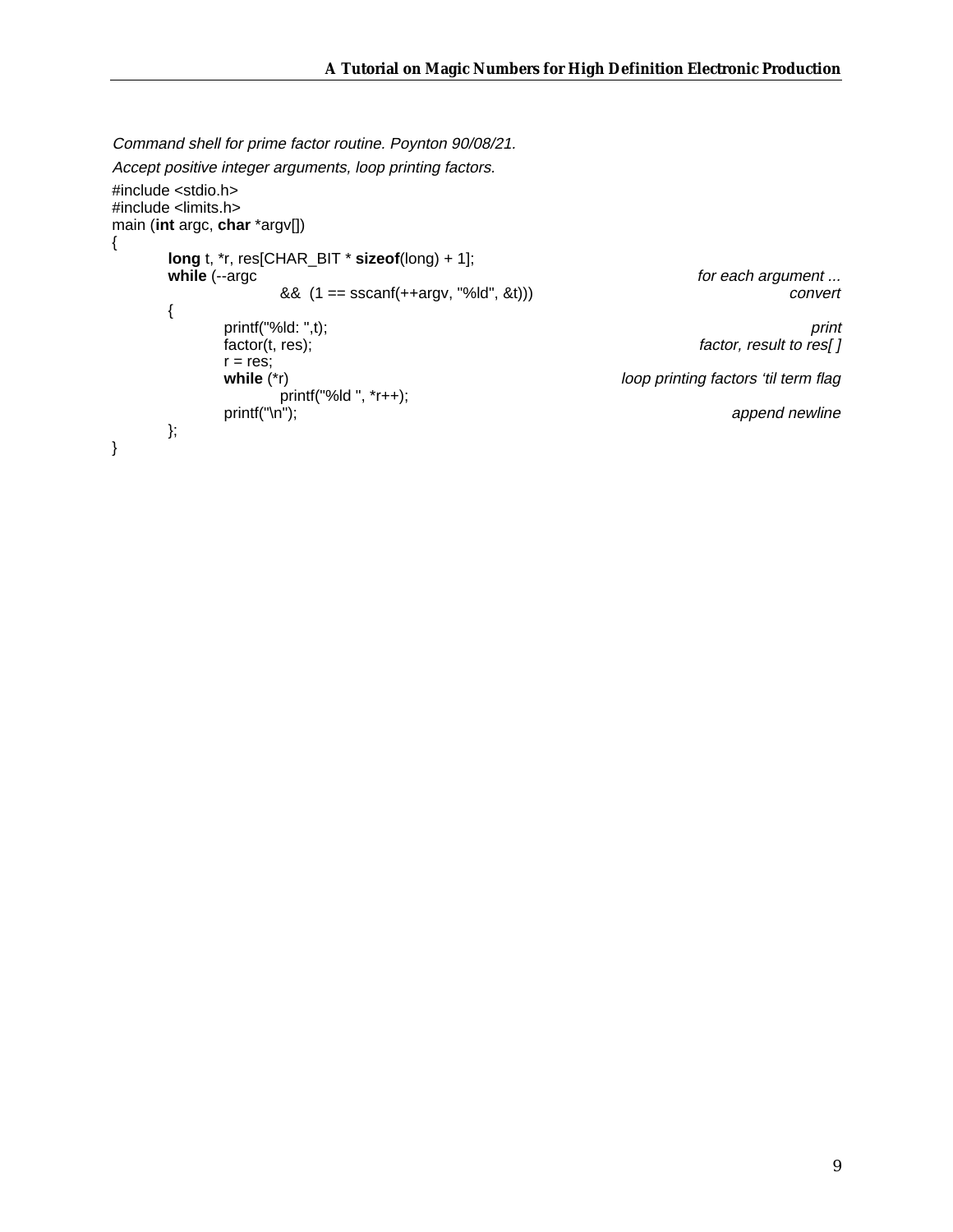## **Prime Factors and Calculator Shortcuts**

This table has, for each of a number of television system parameters, its exact value as a ratio of prime factors, its exact value as an integer with proper fraction, its exact value as a calculator shortcut (admittedly biased towards RPN), its value rounded to ten decimal digits, and its unit.

|                                                   | prime                                           | proper             |                         | rounded to           |             |
|---------------------------------------------------|-------------------------------------------------|--------------------|-------------------------|----------------------|-------------|
|                                                   | ratio                                           | fraction           | shortcut                | ten decimals         | unit        |
| <b>CCIR Rec. 601 Parameters</b>                   |                                                 |                    |                         |                      |             |
| <b>CCIR Y sampling period</b>                     | $2^4 \times 5^3$<br>$\overline{27}$             | $74\frac{1}{27}$   | $\frac{1}{0.0135}$      | 74.074 074 07+       | ns          |
| CCIR 8-bit Y quanta                               | $3\times73$                                     |                    |                         | 219                  |             |
| CCIR 8-bit C <sub>B</sub> , C <sub>R</sub> quanta | $2^5\times7$                                    |                    | 224                     |                      |             |
| 525/59.94 Parameters (7.5% setup)                 |                                                 |                    |                         |                      |             |
|                                                   |                                                 |                    |                         |                      |             |
| Sync amplitude                                    |                                                 |                    | $rac{2}{7}$             | 0.285 714 285 7+     | $\mathbf V$ |
| Black-to-white excursion                          | $\frac{37}{2^3 \times 7}$                       |                    | $\frac{37}{56}$         | $0.6607142857+$      | $\mathbf V$ |
| Pedestal amplitude                                | $\frac{3}{2^3 \times 7}$                        |                    | $\frac{3}{56}$          | $0.05357142857+$     | V           |
| Blanking-to-white excursion                       |                                                 |                    | $rac{5}{7}$             | 0.714 285 714 3      | $\mathbf V$ |
| 1 IRE unit                                        | $\frac{2\times5^2}{7}$                          | $7\frac{1}{7}$     | $\frac{1}{.14}$         | 7.142 857 143        | mV          |
| Frame period                                      | $7\times11\times13$<br>$2\times3\times5$        | $30\frac{11}{30}$  | 1001<br>$\overline{30}$ | 33.366 666 67        | ms          |
| Field period                                      | $7\times11\times13$<br>$2^2 \times 3 \times 5$  | $16\frac{11}{15}$  | $\frac{1001}{60}$       | 16.683 333 33+       | ms          |
| Line period                                       | $2^2 \times 11 \times 13$<br>3 <sup>2</sup>     | $63\frac{5}{9}$    | $\frac{572}{9}$         | 63.555 555 56        | $\mu s$     |
| 525/59.94 NTSC (M) Parameters                     |                                                 |                    |                         |                      |             |
| Subcarrier cycles per line                        |                                                 |                    | $\frac{455}{2}$         | $227.5$ <sup>=</sup> |             |
| Subcarrier period                                 | $\frac{2^6\times5^2\times11}{3^2\times7}$       | $279\frac{23}{63}$ | $\frac{88}{.315}$       | 279.365 079 4+       | ns          |
| Sample period (at 4×f <sub>SC</sub> )             | $2^4 \times 5^2 \times 11$<br>3 <sup>2</sup> ×7 | $69\frac{53}{63}$  | 22<br>.315              | 69.841 269 84+       | ns          |